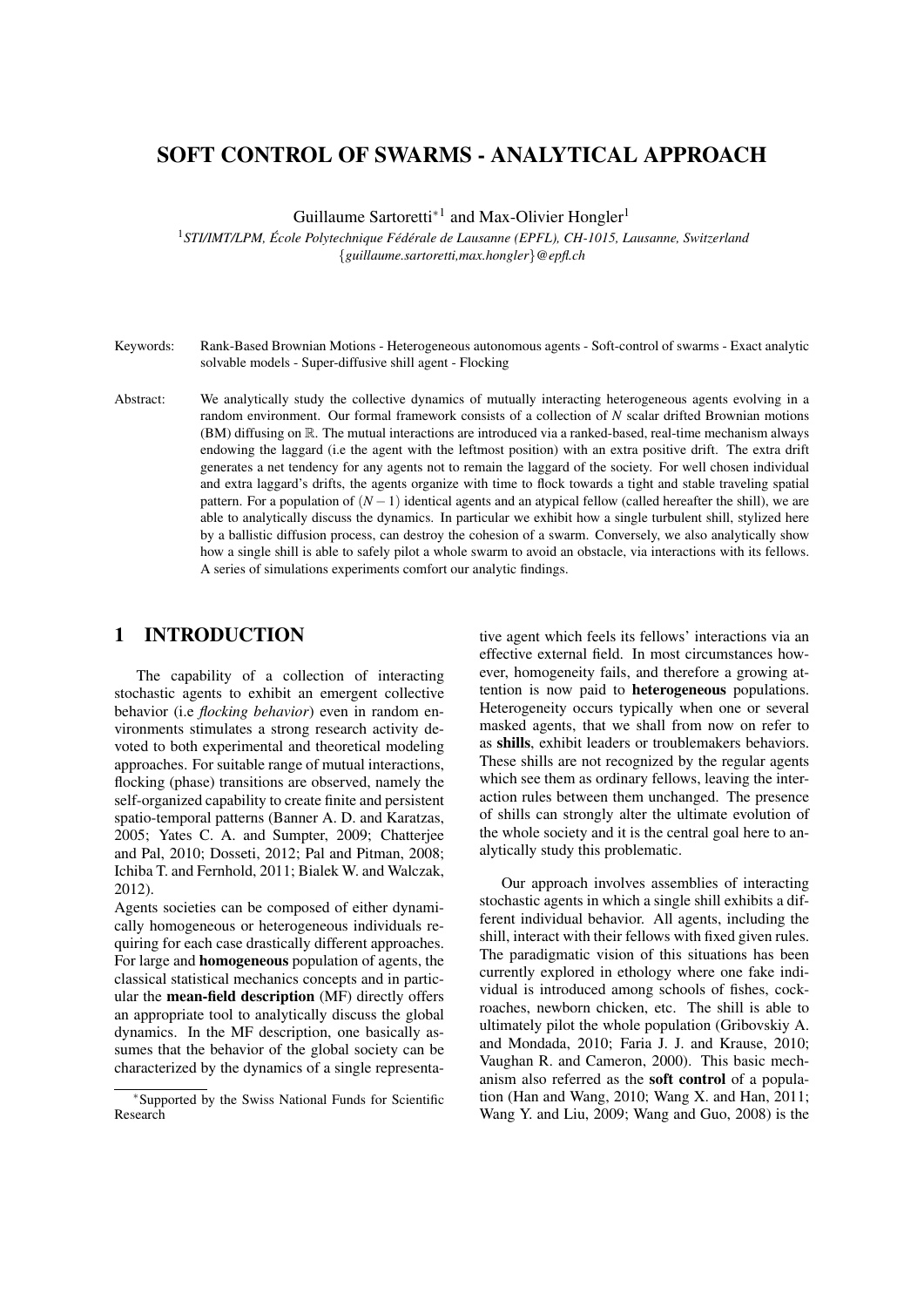core of our present paper. As heterogeneous societies preclude MF approaches, rather few analytical results are yet available. Recent mathematical models of heterogeneous rank-based interacting Brownian motions (RBM), introduced in finance (Banner A. D. and Karatzas, 2005; Chatterjee and Pal, 2010; Pal and Pitman, 2008; Ichiba T. and Fernhold, 2011), will be used in the sequel to analytically approach the soft control problematic. We shall analytically show how a troublemaker can break the cohesion of an initially tight swarm and how a single agent can efficiently incitate its fellows to achieve a preassigned task.

Our paper is organized as follows: we first recall in section 2 relevant properties of RBM, also known in economy as the Atlas models. In section 3, we use the RBM's framework to show how a troublemaker is able to smash an initially tight swarm. Our individual dynamics are one-dimensional diffusion processes with piecewise constant drifts except for the shill, which will be assumed to be driven by a ballistic process with quadratic variance in time. The ballistic noise is itself generated by a simple non-Gaussian diffusive stochastic process with nonlinear drift. In section 4, we address the dual soft control problem in which a shill is used to steer the whole collection of RBM's towards slots that are drilled through an obstacle board.

## 2 RANK-BASED BROWNIAN MOTIONS - ATLAS MODEL

Our approach makes extensive use of recent results (Ichiba T. and Fernhold, 2011), that we now briefly summarize. Let us consider a collection of *N* interacting agents diffusing according to the class of processes:

$$
dY_i(t) = \left(\sum_{k=1}^N g_k 1_{Q_k(i)} \left\{Y(t)\right\} + \gamma_i + \gamma\right) dt + \sigma_i dW_i(t),
$$
  

$$
Y_i(0) = y_i, t \in \mathbb{R}^+, \qquad (1)
$$

where  $Y(t) = (Y_1, Y_2, \dots, Y_N) \in \mathbb{R}^N$  and  $dW_i(t)$  are *N* independent standard White Gaussian Noise processes (WGN) processes. The indicator function  $1_{O_k}$ in Eq.(1) effectively generates mutual interactions. The effective, time-dependent drift component  $g_k$  entering into the drifts  $(g_k + \gamma_i + \gamma)$  of the *N* Brownian motions on  $\mathbb{R}$ , is **rank-based.** Namely, it is instantaneously adjusted according to the position (i.e. the rank) occupied by each agent with respect to the remaining  $(N - 1)$  fellows. The constant drift components  $\gamma_i$  are name-based, i.e. they are definitely assigned to each individual agent ( $\gamma$ *i* is timeindependent). Finally, a constant drift component γ can be added, which is common to all agents. Accordingly Eq.(1) describes a collection of *N* diffusion processes having piecewise deterministic drifts. The somehow simpler situation obtained when  $\gamma_i \equiv 0 \ \forall i$ has been thoroughly studied (Pal and Pitman, 2008). In the sequel and without loss of generality, we systematically choose γ to be the (average) barycentric speed of the swarm. This is achieved, provided one has: *N*

$$
\sum_{k=1}^{N} \left[ g_k + \gamma_k \right] = 0. \tag{2}
$$

For future use, we introduce the following notations and definitions:

1. We write

$$
\bar{Y}(t) = \frac{1}{N} \sum_{k=1}^{N} Y_k(t), \qquad \bar{Y} \in \mathbb{R}, \qquad (3)
$$

for the barycenter position. The set  $\Sigma_N$  stands for the set of all the permutations of  $\{1, 2, ..., N\}$ . It is proven (Ichiba T. and Fernhold, 2011) that, for almost every initial conditions and when the set of constraints *l*

$$
\sum_{k=1}^{i} \left[ g_k + \gamma_{p(l)} \right] < 0 \tag{4}
$$

are fulfilled for all possible permutations  $p =$  $(p(1),..., p(N)) \in \Sigma_N$ , then the *N* deviations processes:  $\tilde{Y}_i(t) = [Y_i(t) - \bar{Y}(t)]$  (5)

converge to stationary probability measures. Note that Eq.(4) yields therefore a set of  $(N-1) \times$  $|\Sigma_N| = N! (N - 1)$  constraints to be verified.

2. When all constraints in Eq.(4) are fulfilled, the dynamics given by Eq.(1) then converges to a tight swarm described by a stationary multi-variate **process** characterizing the  $(N-1)$ -gap processes

$$
\Xi_{i}(t) = [Y_{i+1}(t) - Y_{i}(t)].
$$
 (6)

The associated probability density  $\psi(z)$ ,  $z \in \mathbb{R}^{N-1}_+$ can be written as a sum-of-product-of-exponential  $f<sub>0</sub>$ 

$$
\text{form:} \quad \Psi(z) = \left(\sum_{p \in \Sigma_N} \prod_{k=1}^{N-1} \lambda_{p,k}^{-1}\right)^{-1} \sum_{p \in \Sigma_N} \exp\left(-\langle \lambda_p, z \rangle\right) \tag{7}
$$

with the parameters explicitly given by *k*

$$
\lambda_p = \left(\lambda_{p,k}\right)_{k=1}^{N-1} \quad \lambda_{p,k} = \frac{-4\sum\limits_{l=1}^{N} \left(g_l + \gamma_{p(l)}\right)}{\sigma_k^2 + \sigma_{k+1}^2}.
$$
 (8)

Remark. It is worth observing that the diffusion coefficients  $\sigma_i$  do not enter into the set of tightness constraints given in Eq.(4). However, the  $\sigma_i$ 's do enter into the parameters Eq.(7) characterizing the stationary probability measure.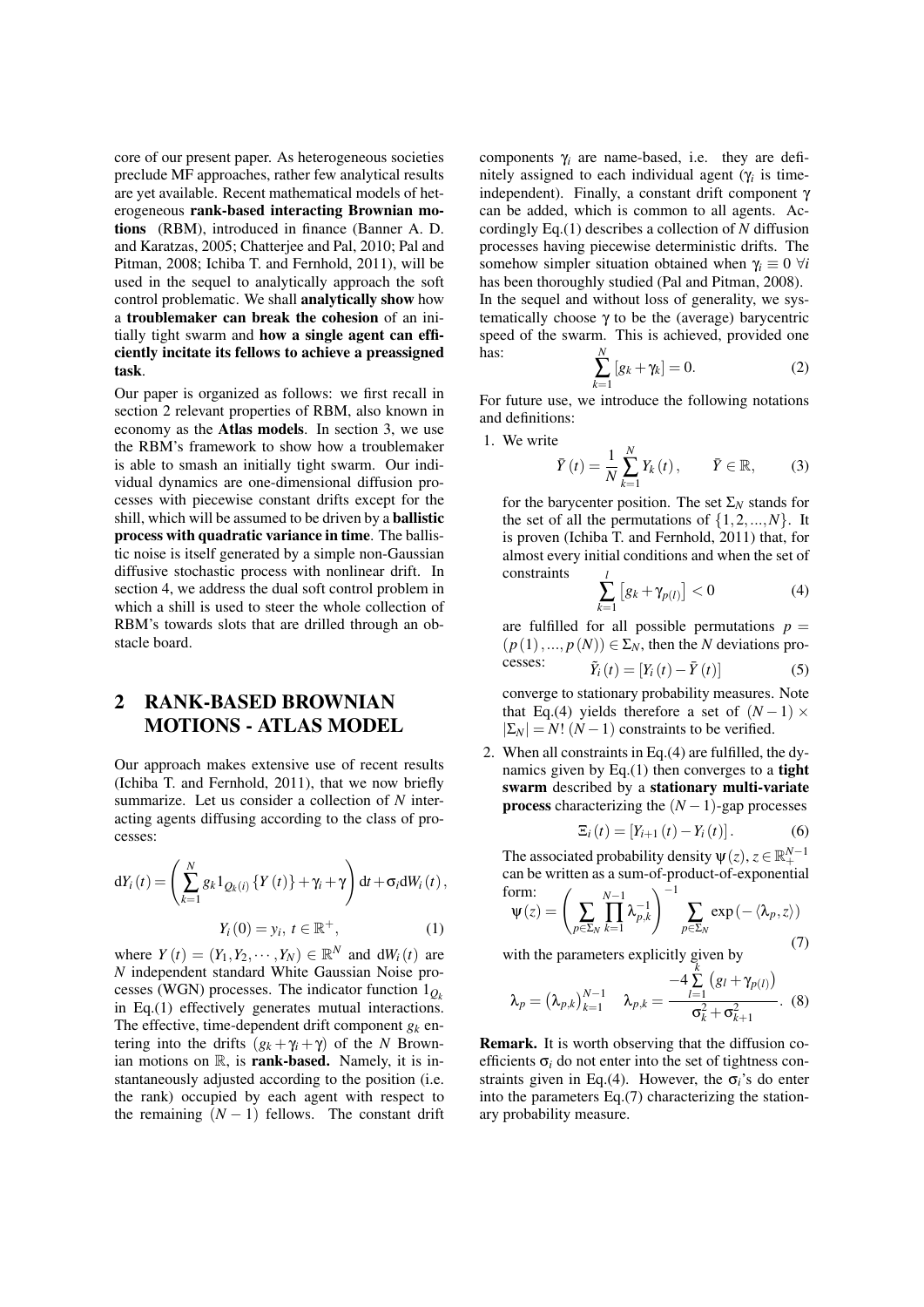# 3 HOW DOES A SUPER-DIFFUSIVE FELLOW SMASH TIGHTNESS

We first investigate how a single "turbulent" fellow can destroy the cohesion of a tight swarm. To this aim, we use the RBM formalism introduced in section (2). We consider a configuration involving  $(N - 1)$ identical mutually interacting RBM's, referred from now on as the regular agents, interacting with a single fellow, the shill, say agent number one, which is itself driven by a ballistic diffusion process (remember from Eq.(1) that the  $(N - 1)$  regular agents are driven by independent WGN's). The ballistic process, to be introduced below, exhibits a variance  $\propto t + \beta t^2$ with a **ballistic parameter**  $\beta \ge 0$  a constant. For  $\beta = 0$ , the shill simply behaves as a regular fellow and therefore, in this  $\beta = 0$  limit, our global dynamics reduces to a standard version of Eq.(1). We set the specific parameters:  $g_N = (N-1)g$  and  $g_k = -g$  for  $1 \leq k \leq N-1$ . In addition, we shall further assume that:

i) 
$$
\sum_{i=1}^{N} \gamma_i = 0,
$$
  
ii) 
$$
\max_{1 \le i \le N} \gamma_i < g.
$$

The couple of constraints i) and ii) imply that the Eq.(4) is fulfilled. Indeed, we directly verify that :

$$
-g + \gamma_{p(1)} < 0, \quad -2g + \gamma_{p(1)} + \gamma_{p(2)} < 0, \quad \cdots
$$

$$
-(N-1)g + \sum_{k=1}^{N-1} \gamma_{p(k)} < 0.
$$
 (9)

Hence, for  $\beta = 0$ , our collection of agents behaves as a tight swarm enjoying a stationary joint probability law for the inter-distance between successive agents.

Let us now focus on  $\beta > 0$ . Now, the shill  $Y_1(t)$  behaves as a turbulent fellow which interact with the remaining  $(N - 1)$  regular fellows. Specifically the dynamics of  $Y_1(t)$  is chosen to be described by:

$$
dY_1(t) = \left(\sum_{k=1}^{N} g_k 1_{Q_k(i)} \{Y(t)\} + \gamma_1 + \gamma \right) dt + dZ(t),
$$
  

$$
Y_1(0) = y_1 \quad t \in \mathbb{R}^+, \tag{10}
$$

where the process  $dZ(t)$  is a **super-diffusive bal**listic noise generator introduced in (Hongler M. O. and Blanchard, 2006; Hongler M. O. and Rodriguez, 2012):

$$
dZ(t) = {\beta \tanh [\beta Z(t)]} dt + dW(t), \quad Z(t=0) = 0.
$$
\n(11)

The non-Gaussian Markov diffusion process *Z*(*t*) given in Eq.(11) is fully characterized by its transition probability density  $P(z,t|0)$  which simply reads:<br> $(\varphi_+ + \varphi_-)(z,t|0) = \frac{\beta^2}{2}$ 

$$
\mathcal{P}(z,t \mid 0) = \frac{\left(\mathcal{P}_{+} + \mathcal{P}_{-}\right)(z,t \mid 0)}{2} = \frac{e^{-\frac{\beta^{2}}{2}t}}{\sqrt{2\pi t}}e^{\frac{(x+\beta t)^{2}}{2t}},
$$
\n(12)

with average  $\langle Z(t) \rangle = 0$  and variance  $\langle Z^2(t) \rangle = t + \frac{1}{2}$  $β<sup>2</sup>t<sup>2</sup>$ .

The simple form given in Eq. $(12)$  suggests the existence of an alternative representation for the ballistic noise  $Z(t)$ . Indeed, writing  $BM_{\pm\beta}(t)$  for the Brownian motions with  $\pm \beta$  constant drifts, we observe that the transition probability for the process  $Z(t)$  can be rewritten as  $Z(t) = \mathcal{B}BM_{\pm \beta}(t)$  where  $\beta$  is a symmetric Bernoulli r.v., taking the values  $\pm 1$  with equal probability  $1/2$ . Hence, one realization of the  $Z(t)$ consists first in choosing with probability 1/2 one among the couple processes  $BM_{+}$ β(*t*), and then follow the realization of the selected process (see example 2 in (Rogers and Pitman, 1981) and (Hongler M. O. and Blanchard, 2006; Hongler M. O. and Rodriguez, 2012)).

We now come back to the dynamics jointly involving a turbulent fellow given by Eq.(10) and  $(N - 1)$ regular agents described by Eq.(1). We then view the  $(N-1)$  regular agents as being **infiltrated** by a **the** shill  $Y_1(t)$ .

Now we have to investigate the values of β enabling the swarm to remain tight (i.e. if a stationary probability measure for the intervals between successive agents exists). In view of the representation given in Eq.(12), for each realization of the noise source  $Z(t)$ , we effectively deal with a standard RBM model with a re-normalized name-based drift of  $Y_1(t)$ , namely  $\gamma_1 \mapsto \gamma_1 \pm \beta$  depending on the outcome of *B*. Accordingly, to infer on the tightness of the swarm, we simply have to separately examine Eq.(4) for the couple of outcomes ±β.

**Realization** + β. Let us define  $\gamma = \frac{\beta}{N}$ ,  $\gamma_1 = \frac{N-1}{N}$  β and  $\gamma_i = -\gamma = -\frac{\beta}{N}$  for  $2 \le i \le N$ . The constraints Eq.(6) are required for the swarm to be tight. This yields, for  $l = 1$  and  $p = (1, 2, 3, \ldots, N)$ , to the most critical constraint:

$$
\begin{array}{rcl}\n\text{can constraint:} \\
g_1 + \gamma_{p(1)} < 0 & \Rightarrow & -g + \frac{N-1}{N} \beta < 0 \\
& \Leftrightarrow & \beta < \frac{N}{N-1} g.\n\end{array}\n\tag{13}
$$

Provided that Eq.(13) holds, the swarm remains tight when the  $Z_t$  noise induces a  $+\beta$  extra drift.

Realization  $-\beta$ . The same reasoning applied to the  $-\beta$  case yields:

$$
\gamma = -\frac{\beta}{N} \quad \gamma_1 = -\frac{N-1}{N} \beta \quad \gamma_i = \frac{\beta}{N} \quad (2 \le i \le N).
$$
\n(14)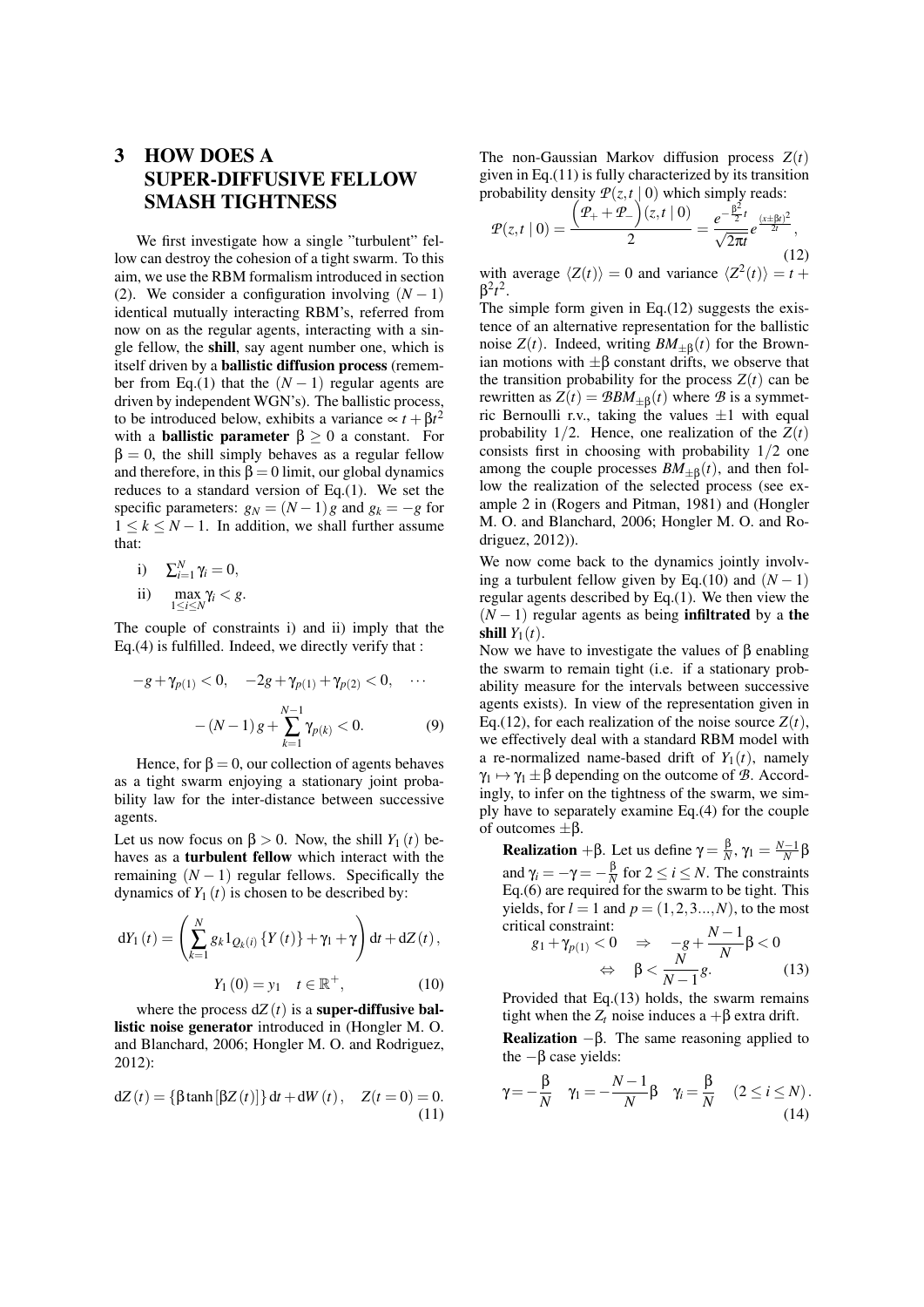The critical constraint arises when  $l = 1$  and  $\gamma_p :=$  $\left(\frac{\beta}{N},\ldots,\frac{\beta}{N},-\frac{N-1}{N}\beta\right)$  with:

$$
-g + \frac{\beta}{N} < 0 \quad \Leftrightarrow \quad \beta < N \cdot g. \tag{15}
$$

This implies that for  $\beta < N \cdot g$ , the swarm remains tight when the  $Z_t$  noise induces a  $-\beta$  extra drift.

The previous considerations can be summarized by observing that when the constraints Eq.(13) are fulfilled, so are also those given in Eq.(15). This suggests to distinguish an alternative "semi"-tight regime which arises when the constraints Eq.(15) alone are fulfilled. In this "semi"-tight case, the swarm exhibits a tight configuration when the  $-\beta$  realization is achieved and is not tight for the other alternative  $+β$ . This intrinsic asymmetry can be easily understood as our RBM dynamics only pushes the laggard towards the others. Hence, regarding the tightness, the shill is obviously less influential when the  $-\beta$  extra drift is realized.

#### 3.1 Spatial Dispersion of the Agents

The extra  $\pm \beta$ -drifts due to the super-diffusive process driving the shill dynamics obviously affect the spatial dispersion of the swarm. As all noise sources (including the  $dZ(t)$  process) have zero average, the barycenter of the whole population will remain unchanged by the presence of  $dZ(t)$ . However, due to the presence of the shill, an initial single-modal cluster of agents will, as time increases, be split into two separately evolving population subgroups. According to the  $\pm \beta$ realization taken by  $dZ(t)$ , the overall effect of the shill will steer the swarm either towards the negative or positive direction; this generates the formation of two distinct clusters. Each cluster has an individual barycentric velocity:  $\gamma = \frac{\gamma_1}{N} = \frac{\pm \beta}{N}$ ; this guarantees that the average barycenter remains unchanged.

Specifically, whenever the shills drift assumes the value  $-\beta$ , the shill has an overall propensity to stay at the rear of the swarm. Accordingly, all regular agents will, with high probability, be endowed with the rankbased drift −*g*. Hence the regular agents possess a clear tendency to be driven toward the negative direction on R. Conversely, in presence of the  $+\beta$  realization, the shill is very likely to belong to the group of leaders. This imposes to the remaining  $(N - 1)$ regular fellows to equally share, with alternations, the rank-based drift of  $(N-1)$ *g* which drives the laggard. Therefore, with the  $+\beta$  realization, the whole population is driven towards the positive direction of  $\mathbb{R}$ . We now can isolate three regimes depending on the strength β.

a)  $\beta < \beta_c := \frac{N}{N-1}g$ . In this regime, the shill is able to steer the whole population in one of the two possible directions while remaining itself attached to the swarm. In other words, a stationary probability measure exists for the distance between the agents (i.e. all agents evolve in a single flock). Note however that the presence of the shill breaks an initially uni-modal spatial repartition into a bimodal repartition.

For three agents (i.e. one shill and two regular fellows), the resulting spatial repartition obtained by simulation is shown in Figure (1). In Figures (1) and (2), the shills position is represented in black, the others being displayed in grey.



Figure 1: Probability of spatial repartition of the agents at  $t_{end} = 10$ , numerical computation over  $10^3$  runs, with  $N =$ 3,  $g = 1, \beta = 1.1 < \beta_c = \frac{3}{2}$ .

b) β*<sup>c</sup>* ≤ β < *g*·*N*. Here the strength of the ballistic noise precludes to reach a global stationary state for the inter-distance processes between the *N* agents. Indeed, the renormalized drift associated with the +β realization of  $dZ(t)$  (i.e.  $\hat{\gamma}_1 = \gamma_1 + \beta$ ), violates the constraint Eq.(13). However, for the  $-\beta$  realization, the constraint for  $\hat{\gamma}_1 = \gamma_1 - \beta$  is fulfilled, implying that the shill remains flocked with its  $(N - 1)$  remaining fellows. An experiment with  $\beta$  chosen in this range, shows the spatial repartition in Figure (2) (left).



Figure 2: Left: End position distribution at *tend* = 10, with *N* = 3, *g* = 1, β = 2 > β<sub>*c*</sub>.

Right panel: Probability density of the position at  $t_{end} = 10$ for  $N = 3$ ,  $g = 1$ ,  $\beta = 4 > N \cdot g$ . Both numerical computations include  $10<sup>3</sup>$  runs.

c) Finally, for  $\beta > g \cdot N$ , the shill becomes highly turbulent and the tightness constraints are never fulfilled. The shill escapes from the flock and the resulting spatial repartition is typically shown in Figure (2) (right).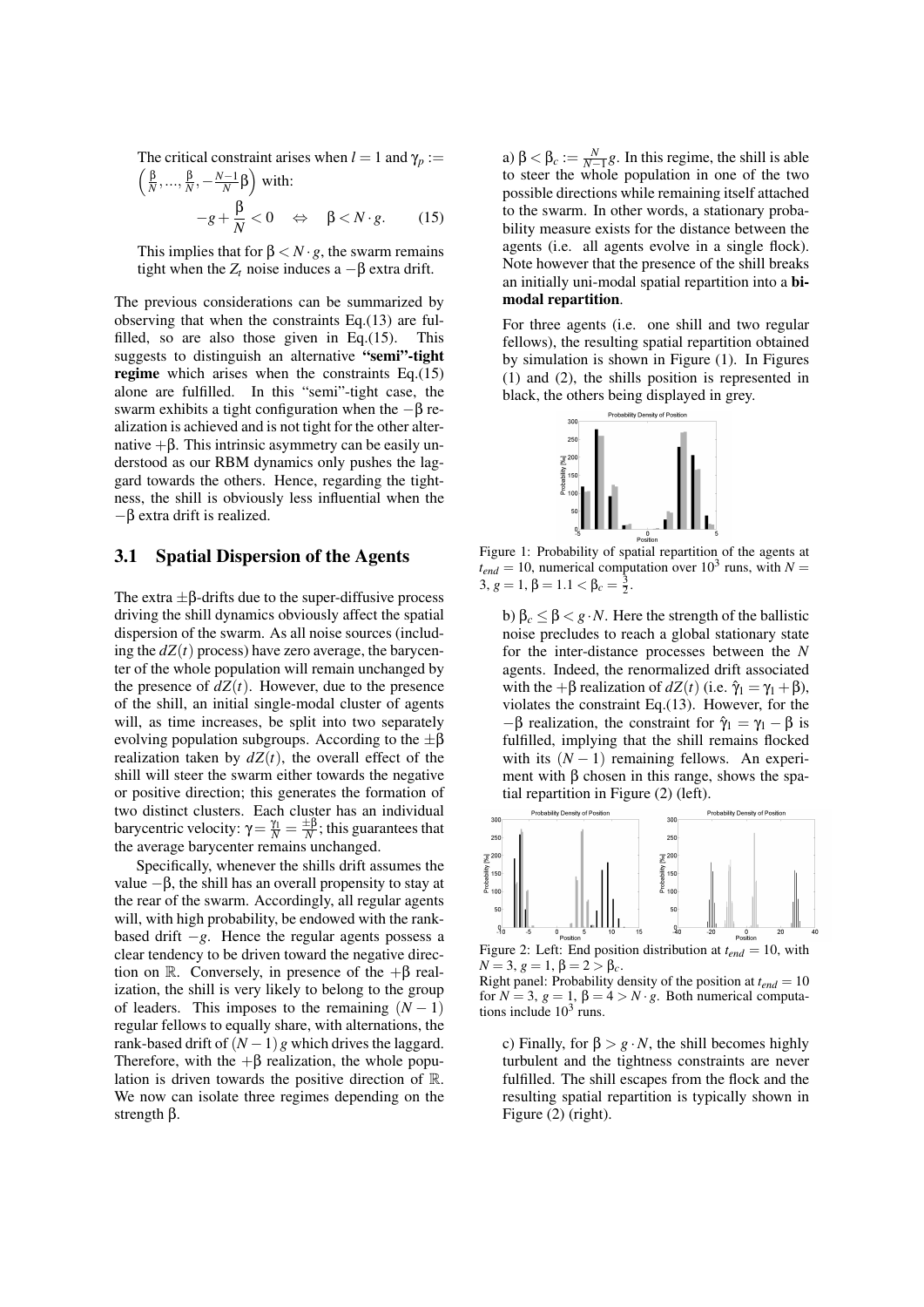For all choices of the ballistic strength β, the numerical results intimately match the analytical predictions. In particular, the shill escapes from the flock when the critical ballistic strength  $\beta = \beta_c$  is reached (for the  $+\beta$ realization, or when  $β = N \cdot g$  for the  $-β$  realization of  $dZ(t)$ . In these non-stationary regimes, the shill quits the  $(N - 1)$ - regular tight swarm with velocity  $V(\beta) \propto \beta$ .

#### 3.2 Distance Between Successive Agents

Complementary to the tightness constraints, let us now briefly discuss the stationary probability measure which characterizes the distances between successive agents. To this aim, we shall choose  $β$  to ensure the existence of a global stationary regime (i.e. ensures tightness), namely  $0 \le \beta < \beta_c = \frac{\bar{N}}{N-1}g$ .

Note however that using the results derived in (Ichiba T. and Fernhold, 2011), heterogeneous diffusion constants can also be analytically discussed. The distances separating consecutive agents defined in Eq.(6) can be explicitly computed by using the results summarized in section (2). For agent  $Y_1(t)$  and in view of the extra β-drift induced by the shill ballistic driving, we are now led to define a couple of name-based drifts vectors as:

$$
\gamma^{\pm} = \pm \left( \begin{array}{cc} \frac{N-1}{N} \beta & -\frac{\beta}{N} & \cdots & -\frac{\beta}{N} \end{array} \right). \tag{16}
$$

The fulfillment of the tightness constraints given in Eq.(4) ensures that the  $\lambda_{p,k}$  from Eq. (8) are strictly positive  $(\forall p, k)$ . Hence, it results a couple of stationary probability densities (one for each realization  $+\beta$  and  $-\beta$ ), characterizing the inter-distance process  $E(t)$  (see Eq.(6)):

$$
\mathbb{P}\left\{z \leq \Xi(t) \leq z + dz - \pm \beta \text{ is realized}\right\} = \mathbb{P}_{\pm\beta}(z) dz
$$

$$
= \left(\sum_{p \in \Sigma_N} \left(\prod_{k=1}^{N-1} \lambda_{p,k}^{\pm}\right)^{-1}\right)^{-1} \sum_{p \in \Sigma_N} \exp\left(-\left\langle\lambda_p^{\pm}, z\right\rangle\right) dz.
$$
(17)

The complete stationary probability density then reads:

$$
\mathbb{P}(z) = \frac{1}{2} \left[ \mathbb{P}_{+\beta}(z) + \mathbb{P}_{-\beta}(z) \right].
$$
 (18)

# 4 USING A SHILL TO GUIDE THE COLLECTIVE CROSSING OF OBSTACLES

The shill  $Y_1(t)$  of section (3) has so far been viewed as a mere trouble maker. However, for specific tasks to be achieved, a shills presence might become truly beneficial. Indeed, the presence of a shill can softly control a swarm towards a preassigned target.

To concretely illustrate this alternative view point, let us, once again, consider a collection of  $(N - 1)$  identical drifted Brownian (regular) agents and one shill, say  $Y_1(t)$ , all diffusing on R. From now on, we shall represent the evolution on  $\mathbb{R}^2$  with the time being identified with the *x*-axis, and positions with the *y*axis. At time  $t = 0$ , all *N* agents start at location  $y_i(0) = 0, 1 \le i \le N$ . We may think of agents running on the *x*-axis with constant unit speed, as we therefore identify the *x*-axis with time. At the *x*-location  $T$  (see Figure 3), we introduce a solid wall (i.e. the obstacle) in which two-slots are drilled. The global objective for the *N* agents is to try to avoid the fatal collisions with the wall by traveling trough one of the couple of slots. The two slots have width *W* and are symmetrically drilled at the ordinates  $\pm D$ , see Figure (3) for a sketch of the configuration.



Figure 3: Initial configuration for the soft control problem. The agents start their diffusion at  $(t_0, y_0) = (0, 0)$ .

In absence of shill, one has an homogeneous swarm (all agents are dynamically identical) and the *N*swarm proceeds according to the rule defined in Eq.(1). As a consequence, the wall will be hit with high probability as, at time  $T$ , the probability density of the positions will be given by a collection of *N* centered Gaussians (we basically have *N* Brownian motions with constant drifts having their mean barycenter located at zero). As seen in section (3), the presence of a super-diffusive shill  $Y_1(t)$  may strongly modify this nominal  $\beta = 0$  picture. Indeed  $Y_1(t)$ , with suitable parameters  $β$  and *g* is able to steer the whole swarm with high preference to one of the slots. This basic and simple idea can be made fully quantitative as discussed below. In our simulations, we set  $\beta = 0$  once the slots are crossed. Therefore, the global swarm continues its nominal path with a tight configuration after the obstacle.

### 4.1 Optimal Barycentric Driving for Suitable Choice of β

First, we select the  $Y_1(t)$  parameters to ensure global tightness. This is achieved by defining  $β < β<sub>c</sub>$  $\frac{\overline{N}}{N-1}$ g. For a single realization of the *Z*(*t*) noise, we already know that the average barycentric *y*-speed of the swarm is  $\frac{\pm \beta}{N}$ . Hence, at time *T*, the group barycen-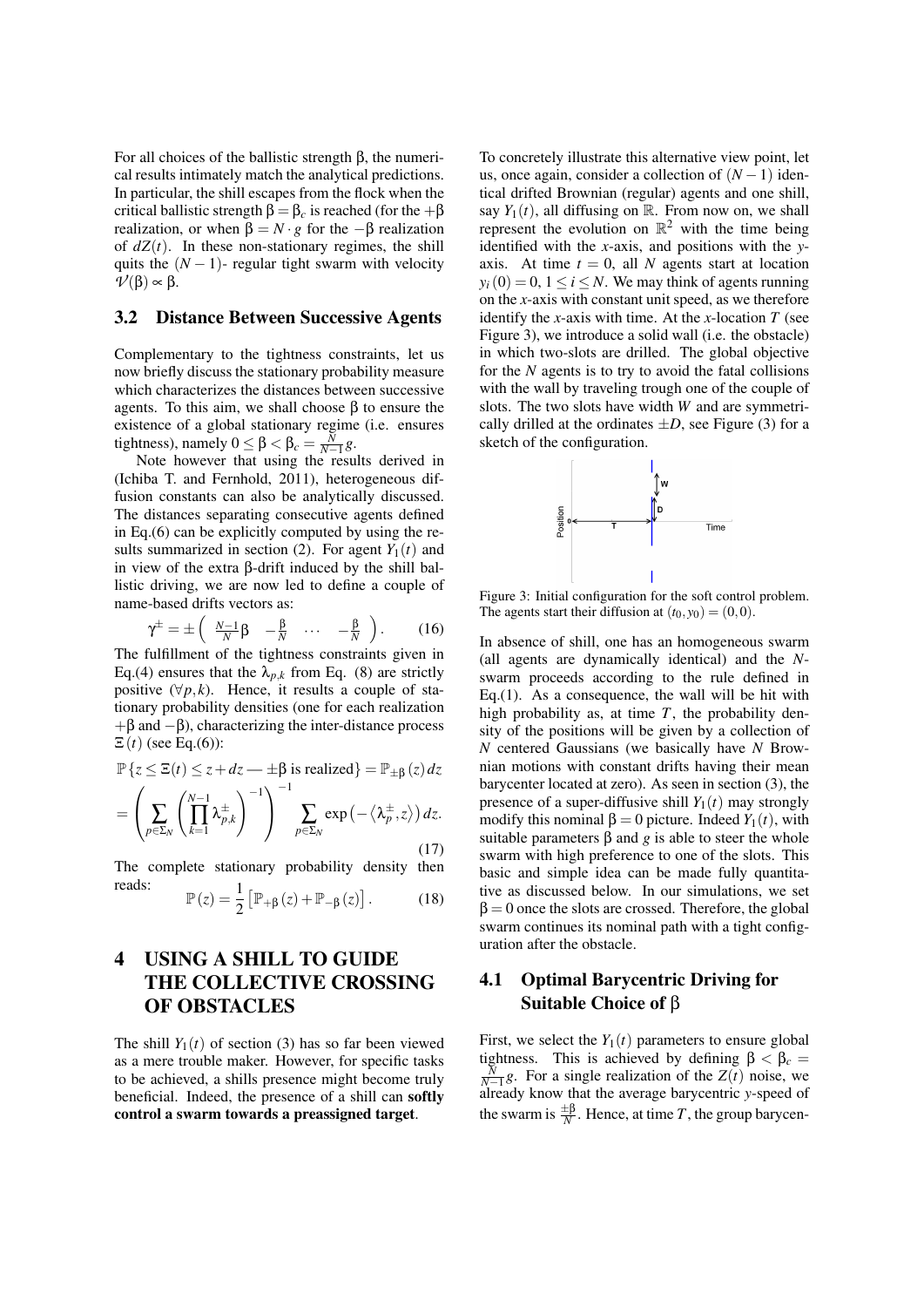ter reaches the *y*-position located at  $\frac{\pm \beta T}{N}$ . The center of the slots being located at  $\pm (D + \frac{W}{2})$ , we therefore naturally require:

$$
\frac{\pm \beta T}{N} = \pm \left( D + \frac{W}{2} \right) \quad \Leftrightarrow \quad \beta_{opt} := \frac{\left( D + \frac{W}{2} \right) \cdot N}{T}.
$$
\n(19)

The choice  $\beta_{opt}$ , does not yet ensure that the shill  $Y_1(t)$ itself remains attached to the flock. This second requirement can be achieved provided one has:

$$
\frac{(D+\frac{W}{2})\cdot N}{T} = \beta_{opt} < \beta_c = \frac{N}{N-1}g
$$

$$
\Leftrightarrow g > \frac{(D+\frac{W}{2})\cdot (N-1)}{T} =: g_c.
$$
 (20)

This choice of the couple parameters  $\beta_{opt}$  and  $g > g_c$ now jointly ensures that i) the barycenter is steered towards one of the slots centers and ii)  $Y_1(t)$  remains tightly attached to the swarm. The overall swarm's *y*-dispersion is itself dependent on the diffusion constants  $\sigma_i$ , which were here taken as  $(\sigma_i := \sigma \ \forall i)$ .



Right panel:  $N = 20$  agents,  $W = 20$  and  $D = 50$ .

### 4.2 Adjusting the Spatial Dispersion Resolution for a Given Drift *g*

When the drift *g* is fixed, the ballistic component  $\beta$ cannot always be chosen to simultaneously ensure tightness and the collective drive into one of the slots. Keeping the barycentric driving  $\beta = \beta_{opt}$ , as defined in Eq.(19), three different scenarii are now possible:

a)  $\beta = \beta_{opt} < \beta_c$ . In this case, the shill nicely steers the group towards one of the slots while staying attached to the flock, as we already established in section 4.1.

b) β = β*opt* ≥ β*c*. Here, *Y*1(*t*) escapes from the  $(N-1)$ -flock with a constant drifting velocity. Two sub-cases have to be distinguished, i) drift  $β − g$  resulting when  $+β$  is realized by  $dZ(t)$  and conversely ii) drift  $(N-1)g-\beta$  for the alternative  $-\beta$  case. In both cases, the regular agents evolve with an average drift γ*ave* which reads:

$$
\gamma = \begin{cases} \frac{\beta}{N} = \frac{(\beta - g) \cdot 1 + (N - 1) \cdot \gamma_{ave}}{N} & \text{for } +\beta\\ -\frac{\beta}{N} = \frac{((N - 1)g - \beta) + (N - 1) \gamma_{ave}}{N} & \text{for } -\beta \end{cases}
$$

$$
\Leftrightarrow \gamma_{ave} = \begin{cases} \frac{g}{N-1} & . \end{cases} \tag{21}
$$

c)  $β = β<sub>opt</sub> ≥ β<sub>c</sub> < N · g$ . Here, the shill remains attached to the flock for the  $-\beta$  realization of  $dZ(t)$ , but escapes otherwise. This then leads to a mix of cases a) and b) depending on whether  $+\beta$  or  $-\beta$ is realized.

The computation of γ*ave* from case b) shows that with *g* fixed such that  $\beta_{opt} \geq \beta_c$ , the shill escapes from the flock (hence, no stationary probability measure exists). The remaining  $(N - 1)$  regular fellows evolve with average speed γ*ave* (which is β-independent). Whatever the values taken by  $\beta$ , the shill is never able to drive the swarm through one of the slots, the swarm's speed being only g-dependent if the shill is not attached to the swarm.

So far, only the swarm's directions has been considered. Obviously, the dispersion is also a determinant feature for efficient slots crossings. Here, not only *g* but the ratio  $\frac{g}{\sigma}$  will be determinant. Clearly for small *g* values, the swarm dispersion will exhibit a clear tendency to exceed the slots widths, altering therefore the overall efficiency.

#### 4.3 Multi-slots Configurations

So far, we did consider the capability of a shill to steer the swarm through a couple of slots. For multi-slots configurations, the shill construction used before naturally suggests to define more general shills to steer swarms in many different directions. This is achievable by replacing the ballistic noise driving the shill with more complex stochastic processes. Doing so however, the shill dynamics cannot be anymore represented by a simple diffusive stochastic differential equation like Eq.(11). As an illustration, consider a three symmetrical slots configuration for which one is naturally driven to introduce the following noise source:

$$
dZ(t) = \begin{cases} \beta \tanh(\beta Z(t)) dt + dW(t) & \text{with prob. } \frac{2}{3}, \\ dW(t) & \text{with prob. } \frac{1}{3}. \end{cases}
$$
 (22)

The shill dynamics is taken as before, namely with probability  $\frac{2}{3}$  it steers the swarm towards the positive or negative slots with ballistic parameter β and with probability  $\frac{1}{3}$ , it behaves as a regular agent driving the probability 3, it behaves as a regular agent driving the<br>swarm on a centered path, see Figure (5).<br>For arbitrary number of slots and configurations, one

can generalize our construction by suitably adjusting the properties of the noise source driving the shill.